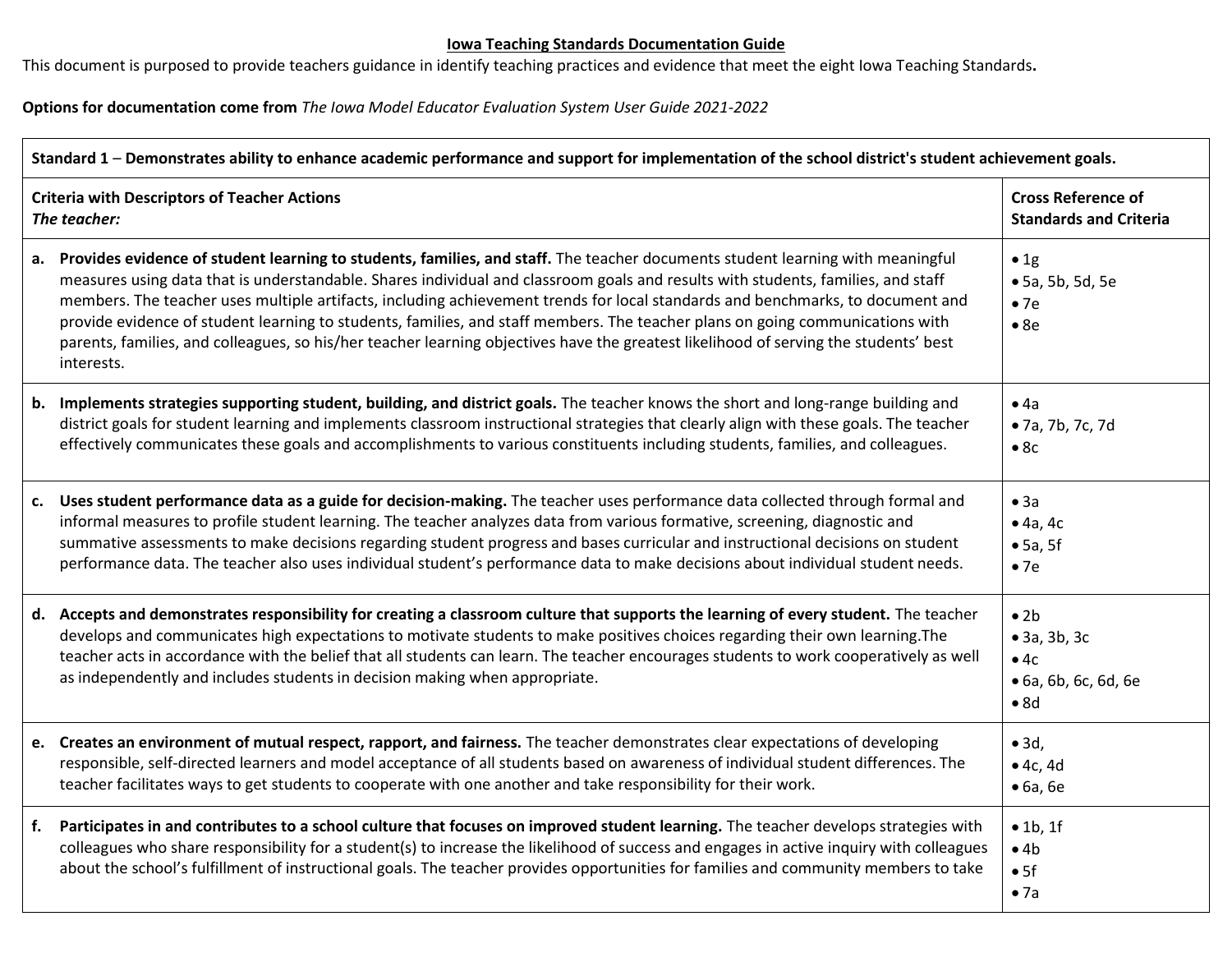| an active role in the classroom, the school, and the school district. The teacher accepts personal responsibility for nurturing the school<br>as a community of learners.                                                                                                                                                                                                                                            |                                                          |
|----------------------------------------------------------------------------------------------------------------------------------------------------------------------------------------------------------------------------------------------------------------------------------------------------------------------------------------------------------------------------------------------------------------------|----------------------------------------------------------|
| g. Communicates with students, families, colleagues, and communities effectively and accurately. The teacher demonstrates<br>professionalism and self-confidence in routine circumstances and eases stressful situations when they occur. The teacher uses<br>appropriate spelling, grammar, mechanics and style and varies vocal cues, rate, and volume. The teacher demonstrates and leads<br>quality discussions. | $\bullet$ 1a<br>$\bullet$ 5a, 5b, 5d, 5e<br>$\bullet$ 8e |

| Standard 2 - Demonstrates competence in content knowledge appropriate to the teaching position. |                                                                                                                                                                                                                                                                                                                                                                                                                                                                                                                                                                                                                                                                                                                                                                                                                             |                                                            |
|-------------------------------------------------------------------------------------------------|-----------------------------------------------------------------------------------------------------------------------------------------------------------------------------------------------------------------------------------------------------------------------------------------------------------------------------------------------------------------------------------------------------------------------------------------------------------------------------------------------------------------------------------------------------------------------------------------------------------------------------------------------------------------------------------------------------------------------------------------------------------------------------------------------------------------------------|------------------------------------------------------------|
| <b>Criteria with Descriptors of Teacher Actions</b><br>The teacher:                             |                                                                                                                                                                                                                                                                                                                                                                                                                                                                                                                                                                                                                                                                                                                                                                                                                             | <b>Cross Reference of</b><br><b>Standards and Criteria</b> |
|                                                                                                 | a. Understands and uses key concepts, underlying themes, relationships, and different perspectives related to the content area. The<br>teacher knows the content that supports common core state standards in the grade level courses that the teacher is assigned and uses<br>an integrative approach for content that supports those standards. There is incorporation of accurate content knowledge into<br>instruction aligned with the common core state standards. The teacher locates and uses multiple resources to expand subject matter<br>beyond manuals, texts, and curriculum guides.                                                                                                                                                                                                                          | $\bullet$ 2c<br>• 3a                                       |
|                                                                                                 | b. Uses knowledge of student development to make learning experiences in the content area meaningful and accessible for every<br>student. The teacher knows the content appropriate to the learner needs and selects meaningful instructional objectives aligned with<br>those students' learning needs. The teacher provides significant, challenging, varied, and appropriate learning goals designed to meet<br>the learning needs of each student. The teacher knows when it is appropriate to use adaptations and accommodations to meet<br>individual student needs, including curriculum compacting, enrichment, and acceleration. The teacher uses appropriate assessment<br>techniques to assess the learning experiences provided in the classroom. Technology is integrated to achieve student learning targets. | $\bullet$ 2d<br>•3c<br>•4c                                 |
| c.                                                                                              | Relates ideas and information within and across content areas. The teacher organizes curricular materials to facilitate understanding<br>of central themes, concepts, and skills. The teacher knows the content taught at grade levels below and above the current grade level<br>taught and interrelates ideas and information within and across curricular areas to assist or facilitate student understanding. The<br>teacher uses multiple questioning techniques for student inquiry within and across disciplines and knows when appropriate technology<br>can be used to assist student application of knowledge and skills across content areas.                                                                                                                                                                    | • 3a<br>$\bullet$ 4a                                       |
|                                                                                                 | d. Understands and uses instructional strategies that are appropriate to the content area. The teacher knows when and how a variety<br>of instructional strategies can be used in the content area to improve student learning and uses those strategies as appropriate. The<br>teacher also knows which strategies are developmentally appropriate for various groups of students and applies that knowledge as<br>needed. The teacher integrates the use of technology as an instructional strategy when it supports and enhances learning for the<br>content area.                                                                                                                                                                                                                                                       | $\bullet$ 3b, 3c, 3f                                       |

**Standard 3 - Demonstrates competence in planning and preparing for instruction.**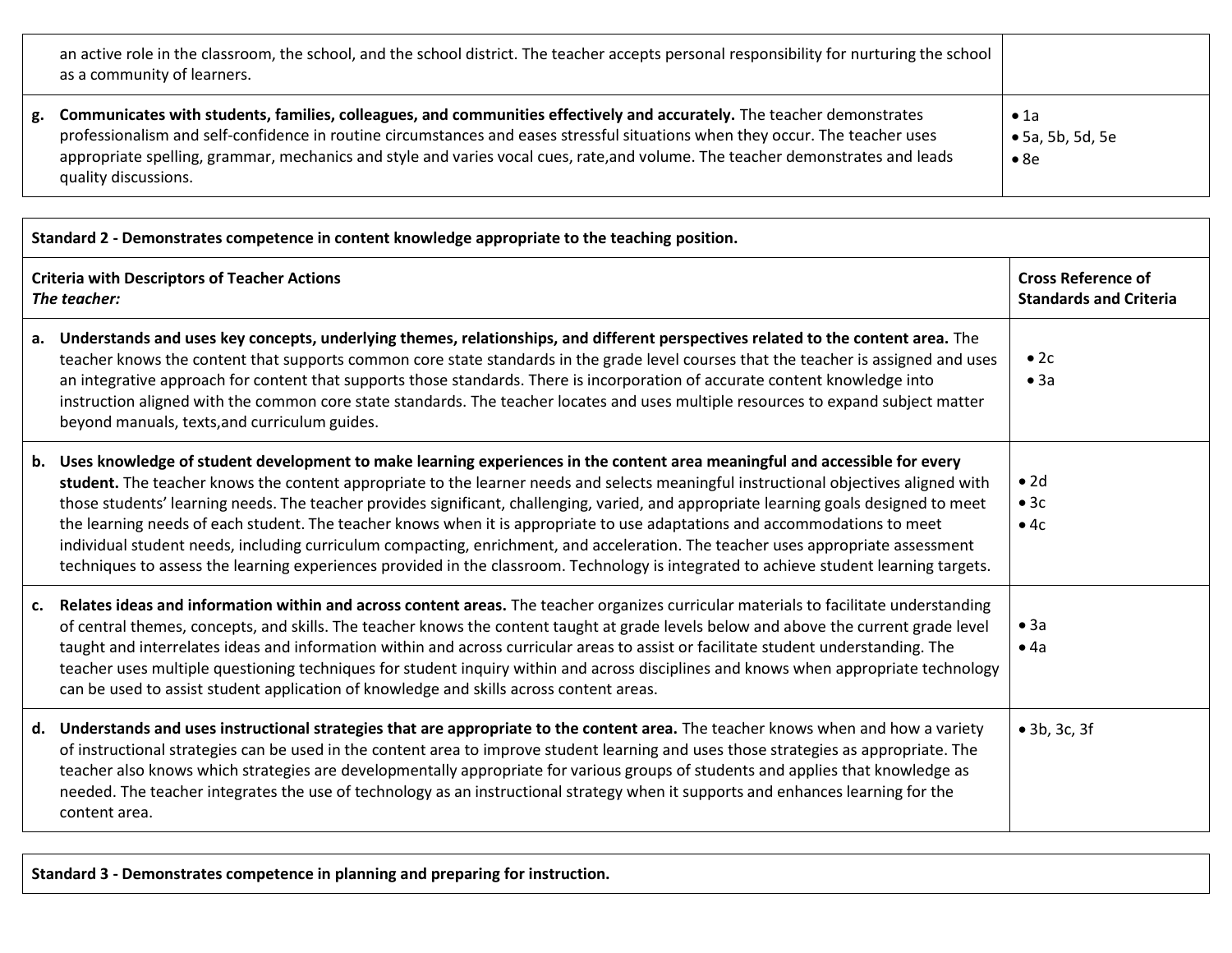| <b>Criteria with Descriptors of Teacher Actions</b><br>The teacher: |                                                                                                                                                                                                                                                                                                                                                                                                                                                                                                                                                                                                                                                                  | <b>Cross Reference of</b><br><b>Standards and Criteria</b>           |  |
|---------------------------------------------------------------------|------------------------------------------------------------------------------------------------------------------------------------------------------------------------------------------------------------------------------------------------------------------------------------------------------------------------------------------------------------------------------------------------------------------------------------------------------------------------------------------------------------------------------------------------------------------------------------------------------------------------------------------------------------------|----------------------------------------------------------------------|--|
| а.                                                                  | Utilizes student achievement data, local standards, and the district curriculum in planning for instruction. The teacher designs and<br>uses a variety of instructional strategies and classroom materials that align with local content standards, benchmarks, and district<br>curricular expectations. The teacher uses these local content standards and benchmarks to determine what students should know and<br>be able to do. The teacher analyzes individual student and classroom achievement data to determine the sequencing of and<br>adjustments to instructions.                                                                                    | •1c<br>$\bullet$ 2c<br>• 3a                                          |  |
|                                                                     | b. Sets and communicates high expectations for social, behavioral, and academic success of all students. The teacher establishes<br>classroom goals for social, behavioral and academic success and develops classroom routines to support these goals. The teacher<br>provides timely feedback to students and routinely assesses their progress toward these goals.                                                                                                                                                                                                                                                                                            | • 1a, 1d, 1e, 1f<br>• 5b, 5d<br>$\bullet$ 6a, 6b, 6c<br>$\bullet$ 8d |  |
| c.                                                                  | Uses students' developmental needs, background, and interests in planning for instruction. The teacher seeks and collects<br>information to understand students' needs and interests for use in planning and designs and uses lessons and units that provide for<br>varied student learning needs. The teacher incorporates multiple levels of thinking and conceptualization into planning for instruction<br>and incorporates multiple mechanisms for students to attain knowledge and skills in varied modalities.                                                                                                                                            | $\bullet$ 2b<br>• 3d<br>• 4b, 4c                                     |  |
|                                                                     | d. Selects strategies to engage all students in learning. The teacher knows or actively seeks instructional strategies that produce<br>increased student learning. Lesson plans incorporate a variety of effective instructional strategies, facilitation techniques, and<br>classroom activities that actively engage students in learning. The teacher organizes content in a manner that facilitates each student's<br>construction of his or her learning and incorporates inquiry methods toencourage critical and creative thinking. The teacher<br>differentiates instruction to meet student learning needs based on the assessment of student progress. | $\bullet$ 1b<br>$\bullet$ 2d<br>• 3d<br>$\bullet$ 4b, 4c, 4d, 4f     |  |
|                                                                     | e. Uses available resources, including technologies, in the development and sequencing of instruction. The teacher integrates resources<br>in developing and sequencing instruction that are appropriate to the content, to curriculum alignment, and to students' prior learning.<br>The teacher uses challenging resources that are mentally, visually, aurally, and kinesthetically stimulating and integrates the use of<br>technology as a curricular support when appropriate. The teacher assesses students' use of technological resources before integrating<br>into student expectations.                                                              | $\bullet$ 2d<br>• 3e<br>•4d                                          |  |
|                                                                     |                                                                                                                                                                                                                                                                                                                                                                                                                                                                                                                                                                                                                                                                  |                                                                      |  |
|                                                                     | Standard 4 - Uses strategies to deliver instruction that meet the multiple learning needs of students.                                                                                                                                                                                                                                                                                                                                                                                                                                                                                                                                                           |                                                                      |  |
|                                                                     |                                                                                                                                                                                                                                                                                                                                                                                                                                                                                                                                                                                                                                                                  |                                                                      |  |

| <b>Criteria with Descriptors of Teacher Actions</b> |                                                                                                                                                                                                                                                                                                                                                                                                                                                                      | <b>Cross Reference of</b>                   |
|-----------------------------------------------------|----------------------------------------------------------------------------------------------------------------------------------------------------------------------------------------------------------------------------------------------------------------------------------------------------------------------------------------------------------------------------------------------------------------------------------------------------------------------|---------------------------------------------|
| The teacher:                                        |                                                                                                                                                                                                                                                                                                                                                                                                                                                                      | <b>Standards and Criteria</b>               |
|                                                     | a. Aligns classroom instruction with local standards and district curriculum. The teacher incorporates differentiated instructional<br>strategies that are effective for students at varied cognitive levels and is able to adjust strategies during instruction to meet individual<br>student learning needs. The teacher uses questioning techniques that foster classroom discussion to increase student knowledge and<br>skills and monitors students' learning. | $\bullet$ 1b<br>$\bullet$ 2c<br>• 3a<br>•8c |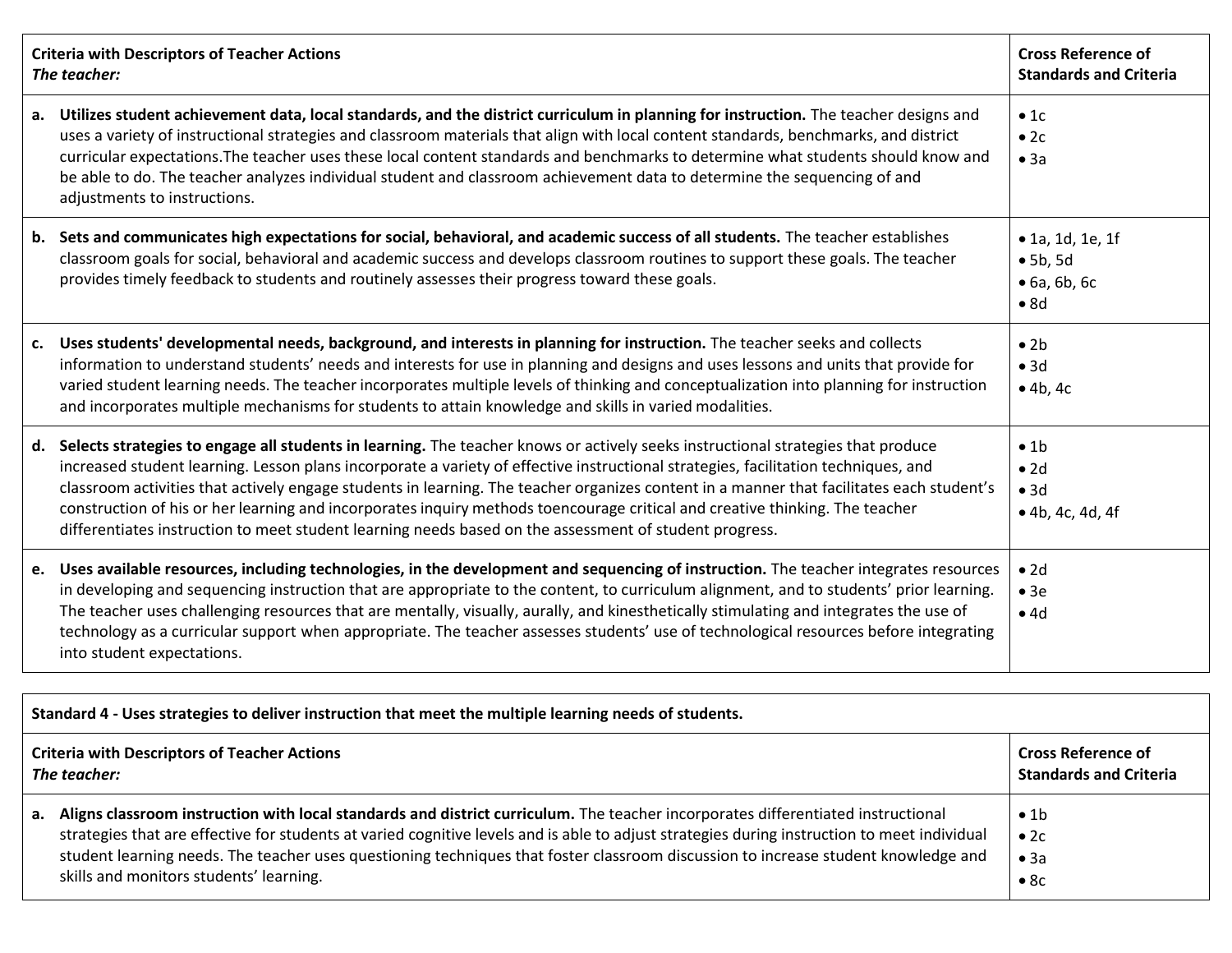|           | b. Uses research-based instructional strategies that address the full range of cognitive levels. The teacher works collaboratively to<br>support the common core state standards and performance assessments for student achievement. The teacher implements classroom<br>instructional strategies that align with the common core state standards across all content areas.                                                                                                                                                                                                                                                                                                                                                                                                                    | $\bullet$ 1b<br>• 3d<br>• 7a                            |
|-----------|-------------------------------------------------------------------------------------------------------------------------------------------------------------------------------------------------------------------------------------------------------------------------------------------------------------------------------------------------------------------------------------------------------------------------------------------------------------------------------------------------------------------------------------------------------------------------------------------------------------------------------------------------------------------------------------------------------------------------------------------------------------------------------------------------|---------------------------------------------------------|
| <b>C.</b> | Demonstrates flexibility and responsiveness in adjusting instruction to meet student needs. The teacher uses appropriate<br>curriculum, instruction, and assessments to accommodate individual needs and uses analysis of student learning before, during, and<br>after instruction to make instructional decisions. The teacher adjusts instructional strategies as needed to meet student learning needs<br>for intervention, differentiation, and extension for standards and benchmarks attainment. The instruction is paced to optimize<br>effective learning by all students, provide clear directions, provide timely feedback and use spontaneous events as a teaching and<br>learning opportunity. Evidence of formative assessment to gauge student learning and prepare adjustments. | •1c<br>$\bullet$ 2b<br>• 3a, 3c<br>• 4b, 4d, 4f<br>• 5f |
| е.        | Engages students in varied experiences that meet diverse needs and promote social, emotional, and academic growth. The teacher<br>uses individual, cooperative, and whole class instruction to promote maximum student participation and uses instructional materials<br>that are mentally engaging to the student. The teacher invites outside resources or uses alternative spaces to engage students.                                                                                                                                                                                                                                                                                                                                                                                        | $\bullet$ 2h<br>• 3d<br>$\bullet$ 4c, 4f                |
| f.        | Connects students' prior knowledge, life experiences, and interests in the instructional process. The teacher draws on the prior<br>knowledge, life experience, interest and language of students during instruction. They identify for learners the connections and<br>potential applications of curriculum to real-life issues and problems. The teacher provides opportunities for the student to identify<br>connections between curriculum and real-life problems. The teacher guides discussion and assigns in-class and homework tasks that<br>provide students with links or transition to life experiences and interests.                                                                                                                                                              | •2c<br>• 3c, 3d<br>•4c,4d                               |
| g.        | Uses available resources, including technologies, in the delivery of instruction. The teacher provides classroom settings and activities<br>that are mentally, visually, aurally, and kinesthetically stimulating and uses resources that are appropriate to the content and to<br>students' prior learning. The teacher encourages students' use of technological resources and integrates the use of technology as an<br>instructional support when appropriate.                                                                                                                                                                                                                                                                                                                              | $\bullet$ 2d<br>$\bullet$ 3d, 3e                        |

|                                                                     | Standard 5 – Uses a variety of methods to monitor student learning.                                                                                                                                                                                                                                                                                                                                                                                                                                                                                |                                                            |  |
|---------------------------------------------------------------------|----------------------------------------------------------------------------------------------------------------------------------------------------------------------------------------------------------------------------------------------------------------------------------------------------------------------------------------------------------------------------------------------------------------------------------------------------------------------------------------------------------------------------------------------------|------------------------------------------------------------|--|
| <b>Criteria with Descriptors of Teacher Actions</b><br>The teacher: |                                                                                                                                                                                                                                                                                                                                                                                                                                                                                                                                                    | <b>Cross Reference of</b><br><b>Standards and Criteria</b> |  |
|                                                                     | a. Aligns classroom assessment with instruction. The teacher uses instructional strategies that are effective for students at varied<br>cognitive levels and is able to adjust strategies during instruction to meet student learning needs. The teacher uses questioning<br>techniques that foster classroom discussion to increase student knowledge and skills and monitors students' learning. The teacher uses<br>formative assessments that support and inform instruction. Instruction prepares students to perform the related assessment. | $\bullet$ 3a<br>$\bullet$ 4c<br>•5c                        |  |
|                                                                     | b. Communicates assessment criteria and standards to all students and parents. The teacher works collaboratively to support the lowa<br>Core Content Standards and performance assessments for student achievement. The teacher implements classroom instructional<br>strategies that support the achievement the IowaCore Content Standards. The teacher shares the Iowa Core Content Standards with<br>students and parents.                                                                                                                     | $\bullet$ 1g<br>$\bullet$ 3b, 3e<br>$\bullet$ 7e           |  |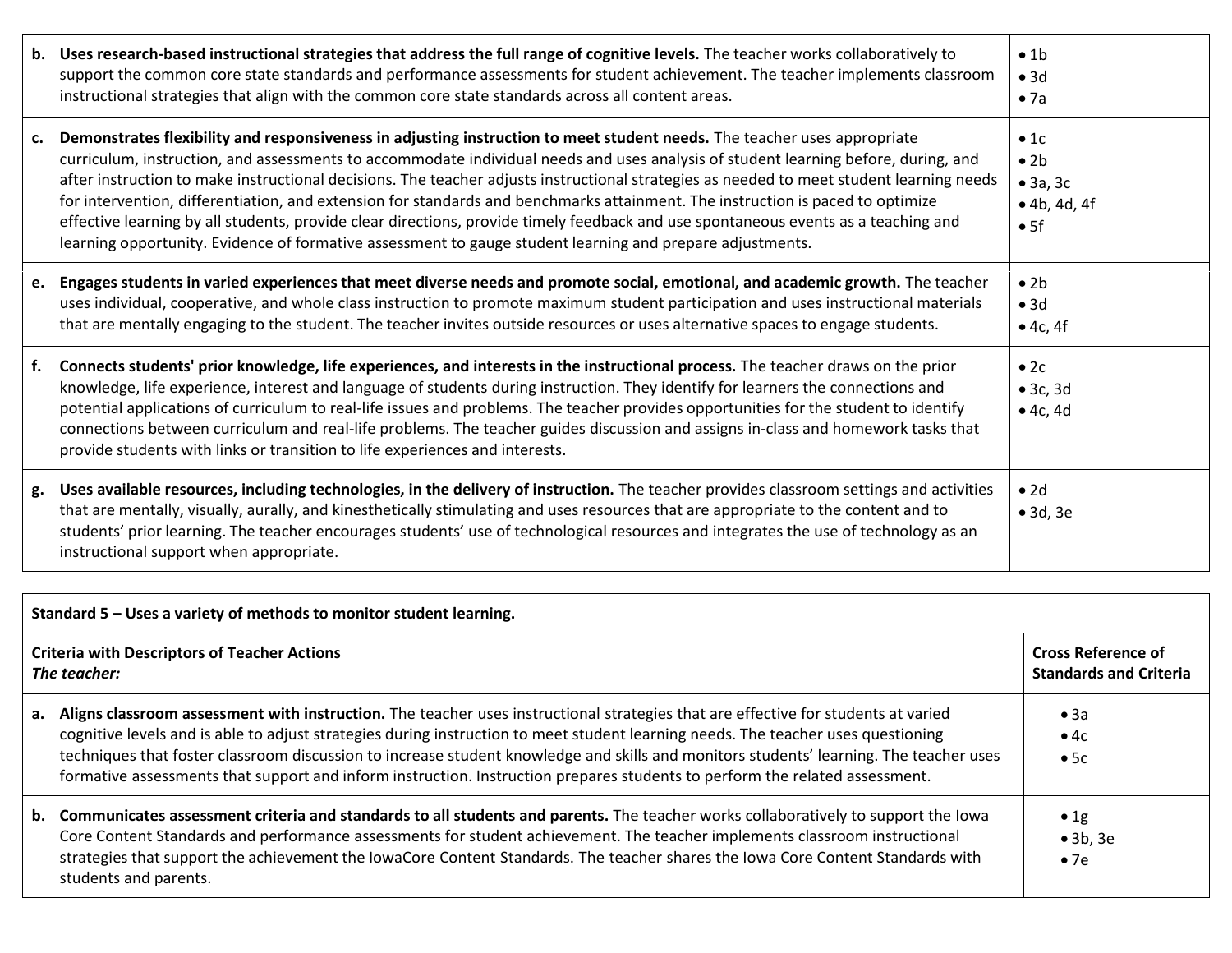| c. | Understands and uses the results of multiple assessments to guide planning and instruction. The teacher uses appropriate curriculum,<br>instruction, and assessments to accommodate individual needs and uses analysis of student learning before and after instruction to<br>make instructional decisions. The teacher adjusts instructional strategies as needed to meet student learning needs for remediation,<br>differentiation, and extension for Iowa Core Content Standard attainment. The instruction is paced to optimize effective learning by all<br>students, provide clear directions, clarify when students are confused and use spontaneous events as a teaching and learning<br>opportunity. The teacher uses varied dates point, like formative assessments, to assess student progress and guide instructional<br>adjustments. | $\bullet$ 1c<br>• 3a<br>$\bullet$ 4c<br>$\bullet$ 7e |
|----|----------------------------------------------------------------------------------------------------------------------------------------------------------------------------------------------------------------------------------------------------------------------------------------------------------------------------------------------------------------------------------------------------------------------------------------------------------------------------------------------------------------------------------------------------------------------------------------------------------------------------------------------------------------------------------------------------------------------------------------------------------------------------------------------------------------------------------------------------|------------------------------------------------------|
|    | d. Guides students in goal setting and assessing their own learning. The teacher guides students in the use of their achievement data to<br>set goals. The teacher provides tools to assist students in assessing their own learning. The teacher models goal setting for individual<br>student, small group and/or whole class goal setting.                                                                                                                                                                                                                                                                                                                                                                                                                                                                                                      | $\bullet$ 1c<br>$\bullet$ 6a<br>•8e                  |
|    | e. Provides substantive, timely, and constructive feedback to students and parents. The teacher provides quality feedback using student-<br>friendly language that is clear, concise, and familiar. To ensure learners make further progress the teacher monitors how students act on<br>their feedback and articulate their next steps. Communicates constructive and frequent feedback on student learning to students,<br>parents, and other stakeholders.                                                                                                                                                                                                                                                                                                                                                                                      | $\bullet$ 1g<br>$\bullet$ 3b, 3e<br>$\bullet$ 7e     |
| f. | Works with other staff and building and district leadership in analysis of student progress. The teacher collects valid and reliable<br>student achievement data. The teacher collaborates with building and district leadership teams to analyze student achievement and<br>progress within a Multi-tiered System of Support approach using data. The teacher works within a Professional Learning Community to<br>create and use formative assessments.                                                                                                                                                                                                                                                                                                                                                                                          | $\bullet$ 1f<br>$\bullet$ 7a, 7b<br>$\bullet$ 8c, 8e |

| Standard 6 - Demonstrates competence in classroom management.       |                                                                                                                                                                                                                                                                                                                                                                                                                                                                                                                                                                                  |                                                              |
|---------------------------------------------------------------------|----------------------------------------------------------------------------------------------------------------------------------------------------------------------------------------------------------------------------------------------------------------------------------------------------------------------------------------------------------------------------------------------------------------------------------------------------------------------------------------------------------------------------------------------------------------------------------|--------------------------------------------------------------|
| <b>Criteria with Descriptors of Teacher Actions</b><br>The teacher: |                                                                                                                                                                                                                                                                                                                                                                                                                                                                                                                                                                                  | <b>Cross Reference</b><br><b>Standards and Criteria</b>      |
|                                                                     | a. Creates a learning community that encourages positive social interaction, active engagement, and self-regulation for every student.<br>The teacher creates and communicates clear expectations for individual student interaction, engagement, and self-regulation. Students<br>are taught to become responsible and self-directed, consistent with students' developmental needs. The teacher encourages collaboration<br>and self-reliance and interacts with students in a respectful and appropriate manner and creates a classroom with a climate of respect for<br>all. | $\bullet$ 1d, 1e<br>$\bullet$ 3b<br>•5d<br>•6d               |
|                                                                     | b. Establishes, communicates, models, and maintains standards of responsible student behavior. The teacher clearly communicates<br>guidelines for responsible student behavior and instructs students about behavioral expectations and appropriate social skills. The<br>teacher maintains consistent and clear expectations and accountability and models positive social skills to students while providing<br>opportunities for students to practice those skills.                                                                                                           | $\bullet$ 1d, 1e<br>$\bullet$ 6a, 6c, 6d, 6e<br>$\bullet$ 8d |
|                                                                     | c. Develops and implements classroom procedures and routines that support high expectations for learning. The teacher consistently<br>implements management techniques that create an engaging learning environment and make behavioral modifications in specific                                                                                                                                                                                                                                                                                                                | $\bullet$ 1d, 1e<br>$\bullet$ 3b                             |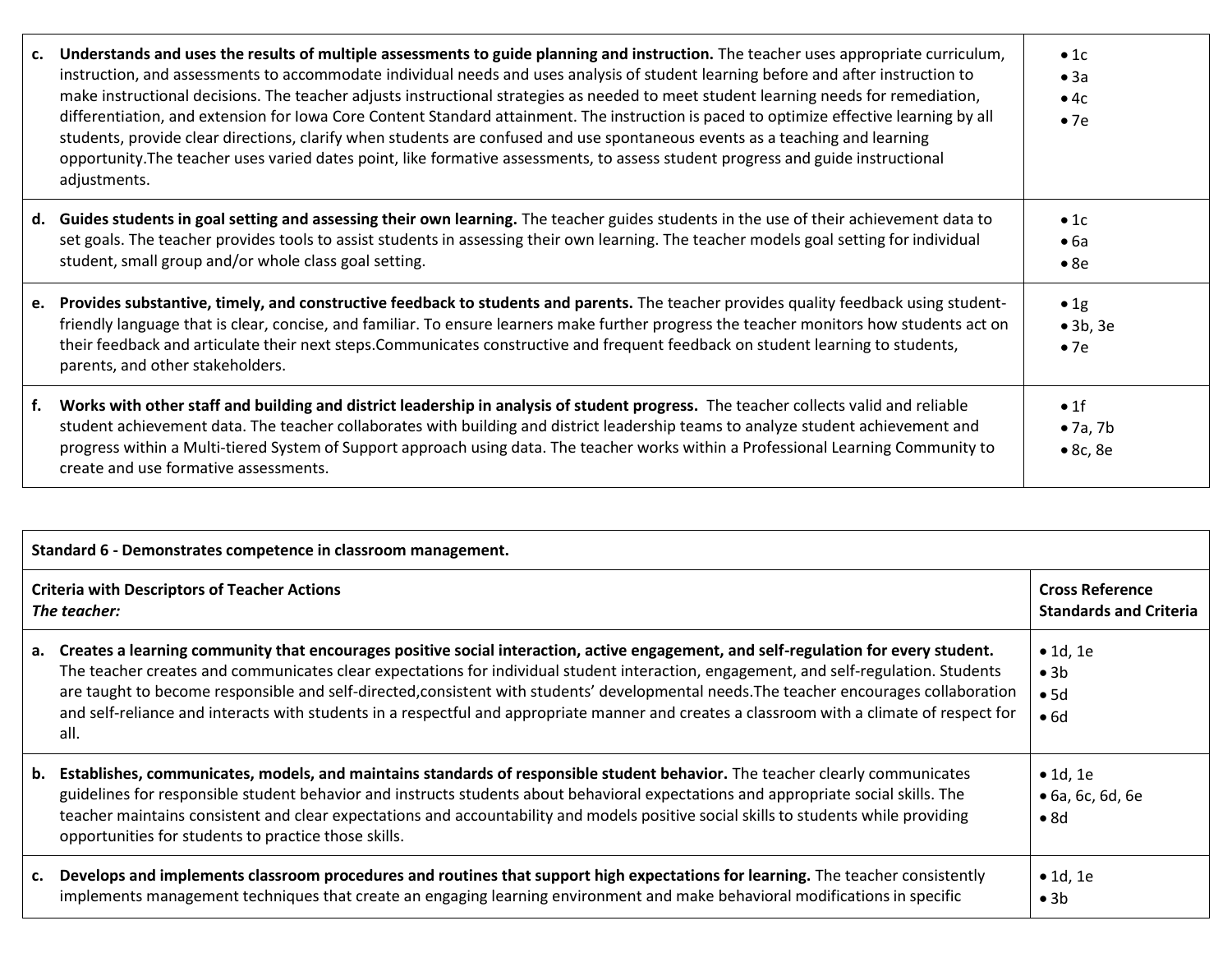| situations to support individual learning needs. The teacher develops and implements schedules, timelines, procedures, and routines to<br>support high expectations for learning.                                                                                                                                                                                                                                                                                                                                                                     | $\bullet$ 6a, 6b, 6d, 6e             |
|-------------------------------------------------------------------------------------------------------------------------------------------------------------------------------------------------------------------------------------------------------------------------------------------------------------------------------------------------------------------------------------------------------------------------------------------------------------------------------------------------------------------------------------------------------|--------------------------------------|
| d. Uses instructional time effectively to maximize student achievement. The teacher develops and implements classroom procedures and<br>routines that optimize learning time. Instructional time is used effectively and productively for maximum student engagement with tasks.                                                                                                                                                                                                                                                                      | $\bullet$ 3d                         |
| e. Creates a safe and purposeful learning environment. The teacher creates a classroom setting that is safe and provides an accessible<br>learning environment for all students. They insist upon fairness and respect as elements in each interpersonal relationship and encourage<br>eachstudent to be self-reflective. The teacher provides learning opportunities for students to become responsible, self-reliant, and<br>collaborative. They create opportunities for students to make decisions appropriate to students' developmental levels. | $\bullet$ 1d, 1f<br>$\bullet$ 6a, 6c |

| Standard 7 - Engages in professional growth.                        |                                                                                                                                                                                                                                                                                                                                                                                                                                                                                                                                                                                                                                                                                           |                                                         |
|---------------------------------------------------------------------|-------------------------------------------------------------------------------------------------------------------------------------------------------------------------------------------------------------------------------------------------------------------------------------------------------------------------------------------------------------------------------------------------------------------------------------------------------------------------------------------------------------------------------------------------------------------------------------------------------------------------------------------------------------------------------------------|---------------------------------------------------------|
| <b>Criteria with Descriptors of Teacher Actions</b><br>The teacher: |                                                                                                                                                                                                                                                                                                                                                                                                                                                                                                                                                                                                                                                                                           | <b>Cross Reference</b><br><b>Standards and Criteria</b> |
|                                                                     | a. Demonstrates habits and skills of continuous inquiry and learning. The teacher actively pursues opportunities for learning embedded in<br>daily experiences and engages in formal learning opportunities to increase his/her repertoire of knowledge and skills. Responsibility is<br>accepted for his/her mental, physical, and social well-being. The teacher routinely reflects on his/her practices. There is a habit of reading<br>current educational journals and other professional literature.                                                                                                                                                                                | • 7b, 7c, 7d                                            |
|                                                                     | b. Works collaboratively to improve professional practice and student learning. The teacher collaborates with others to improve their<br>teaching and their students' learning and supports joint efforts for the improvement of instruction. The teacher contributes experience<br>and ideas toward the continuing development ofthe school/district as a learning community and builds relationships that enable them to<br>become valuable members of the school community. The teacher plans lessons, rehearses strategies, demonstrates strategies, and<br>observes with a mentor and/or peer coaching mentor.                                                                       | • 5f<br>• 8c, 8d, 8e                                    |
|                                                                     | c. Applies research, knowledge, and skills from professional development opportunities to improve practice. The teacher integrates<br>his/her working knowledge of psychology (human developmentand motivation), sociology (organizational membership), pedagogy<br>(instructional strategies) and subject matter to construct a coherent educational philosophy. Research ideas, knowledge, and skills are<br>tried in the context of best practices. The teacher monitors the implementation and effect of using new learning within the classroom.                                                                                                                                     | $\bullet$ 2d<br>•4b<br>$\bullet$ 7a, 7d                 |
|                                                                     | d. Establishes and implements professional development plans based upon the teacher needs aligned to the Iowa Teaching Standards<br>and district/building student achievement goals. The teacher collaborates in the development of their own professional development<br>plan to meet district/building goals. Suggestions are elicited about their teaching and adapt their teaching to new ideas, findings, ideals,<br>and theories. The teacher routinely participates and contributes to collective study with colleagues in order to implement district career<br>plans and uses data about student performance and his/her practice to design individual career development plans. | • 1b<br>$\bullet$ 8a, 8b, 8c                            |
|                                                                     | e. The teacher provides an analysis of student learning and growth based on teacher created tests and authentic measures as well as any<br>standardized and district-wide tests.                                                                                                                                                                                                                                                                                                                                                                                                                                                                                                          | $\bullet$ 1a, 1c<br>• 5a, 5b, 5c, 5e                    |